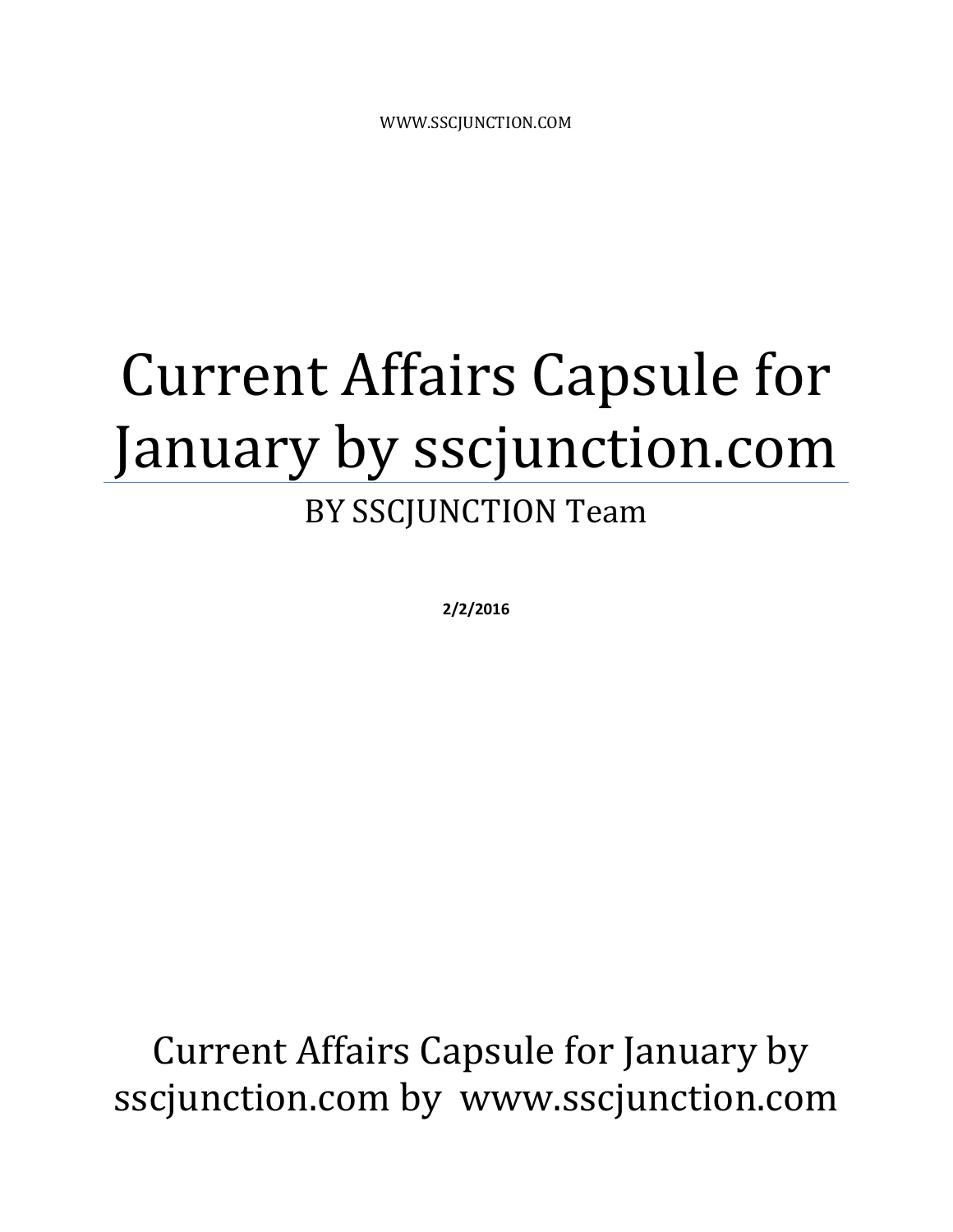### Banking and Economy

- 1. **Bombay Stock Exchange (BSE) Ltd has launched a new service for algorithm trading test** facility for investors on its derivatives and equity platform **What is Algorithm Trading**? Algorithmic trading in financial markets refers to transaction orders generated by using advanced mathematical models that involve automated execution of trade.
- 2. World Bank to fund 20 million US dollar for reconstructing Indira Gandhi Zoological Park
- 3. India's Dinesh Sharma on 17 January 2016 was elected to the 12-member board of directors of the China-sponsored Asian Infrastructure Investment Bank (AIIB). A secret ballot for the post was held on 16 January 2016.
- 4. The United Nations Economic and Social Commission for Asia and the Pacific (UNESCAP) on 19 January 2016 released World Economic Situation and Prospects (WESP) 2015 report.

Highlights of the Report:

-Global growth is estimated at a mere 2.4 percent in 2015.

-The world economy is projected to grow by 2.9 percent in 2016 and 3.2 per cent in 2017.

-GDP growth in the least developed countries is expected to rebound from 4.5 percent in 2015 to 5.6 percent growth in 2016.

-Global energy related carbon emissions experienced no growth in 2014 for the first time in 20 years.

### Appointments

- 1. India's largest automaker (by revenue) Tata Motors Ltd's has appointed **Guenter Butschek as chief executive officer (CEO) and managing director (MD) of the company.**
- 2. **India's Dinesh Sharma has been elected to the board of directors of the** Chinasponsored Asian Infrastructure Investment Bank **(AIIB).** He has been elected to the 12 member board through a secret ballot.
- 3. Justice Sanjay Mishra was on 28 January 2016 appointed as Lokayukta of Uttar Pradesh. His appointment was approved by the Supreme Court.
- 4. Micro blogging site Twitter has appointed Leslie Berland as its Chief Marketing Officer (CMO) of the company.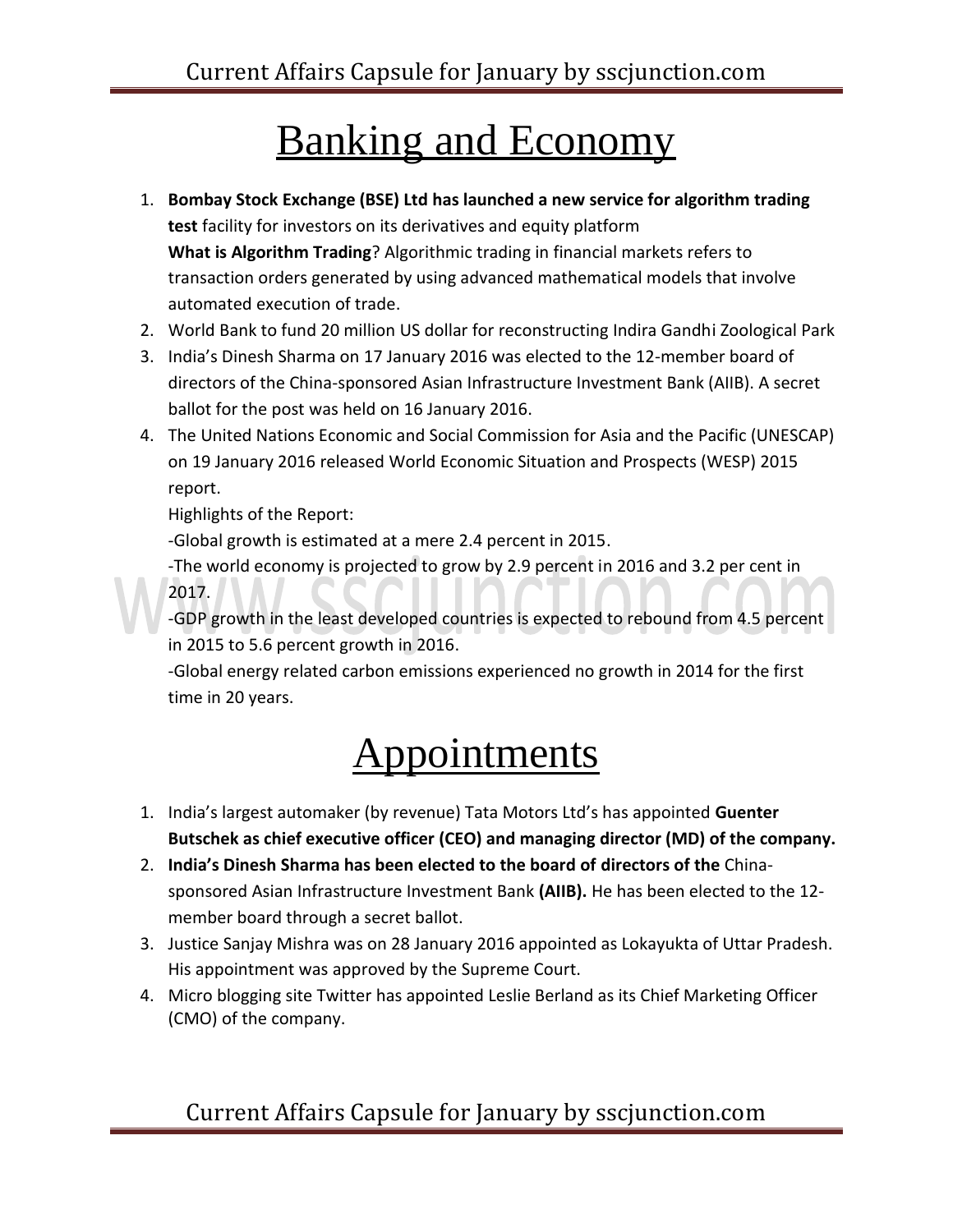5. Senior IPS officer Datta Padsalgikar has been appointed as the Commissioner of Police of MuUnion Government has appointed Dr. Kamlesh Kumar Pandey as the Chief Commissioner for Persons with Disabilities (CCPD) for a period of three years.

### **Important National News**

- 1. **Sikkim has formally become India's first fully organic state** after it successfully implemented organic farming practices on around 75,000 hectares of agricultural land. On this occasion, PM also launched three new orchid species developed in Sikkim which is also known as the Land of Flowers viz. Cymbidium Sardar (named after Sardar Patel), Cymbidium Deen Dayal (named after Deen Dayal Upaddhyay) and Cymbidium Namo (named after Narendra Modi).
- 2. Union Government launched 4 Mobile Health Services to strengthen public health infrastructure
- 3. Union Government released Draft for the Rights of Transgender Persons Bill, 2015
- 4. Union Cabinet approved Pradhan Mantri Fasal Bima Yojana to boost the farming sector
- 5. Kerala became the first state in the country to achieve 100 percent primary education. To this effect, a declaration was made by the Vice President of India Hamid Ansari on 12 January 2016 at a special ceremony organised at Thiruvananthapuram in Kerala.
- 6. The 20th National Youth Festival was on 12 January 2016 inaugurated by Union Road Transport and Highways Minister Nitin Gadkari at Rajyostav Sthal in Naya Raipur, Chhattisgarh to mark the National Youth Day.
- 7. The Union Government on 1 January 2016 signed a Financing Agreement of 50 million US dollars with the World Bank for Nai Manzil Scheme- Education and Skills Training for Minorities.
- 8. The Union Government on 1 January 2015 decided to rollout a LPG-like direct benefit transfer (DBT) scheme for kerosene. The scheme will be started from 1 April 2016.
- 9. In the initial phase, the scheme will be implemented in selected 26 districts of eight states: **Chhattisgarh**, **Haryana**, **Himachal Pradesh**, **Jharkhand**, **Madhya Pradesh**, **Maharashtra**, **Punjab** and **Rajasthan**.
- 10. Union Railway Minister Suresh Prabhakar Prabhu on 11 January 2016 inaugurated implementation of **E-enabled Track Management System (TMS)** and **Mobile Application of TMS** on Indian Railway at Rail Bhawan in New Delhi.
- 11. Union Minister of Road Transport & Highways and Shipping Nitin Gadkari on 11 January 2016 unveiled measures to improve road safety across the country.
- 12. The Ministry of Petroleum & Natural Gas (MoPNG) on 9 January 2016 launched an Online Initiative to engage the LPG Consumers and Citizens in providing efficient and citizen friendly services in LPG distribution.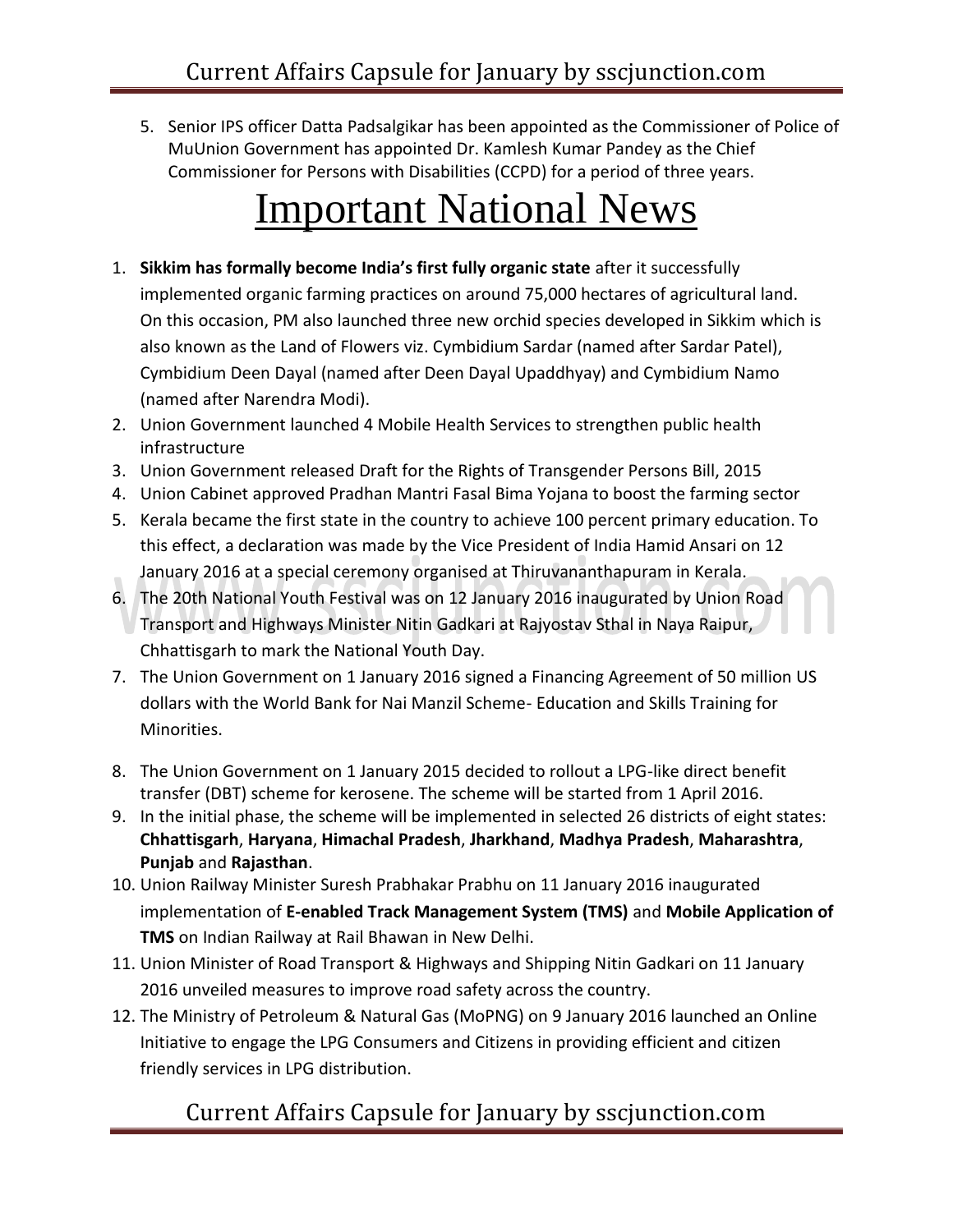- 13. President Pranab Mukherjee on 7 January 2016 promulgated the Enemy Property (Amendment and Validation) Ordinance, 2016 to make amendments to the Enemy Property Act, 1968. These amendments will help is dealing with the loopholes of the Enemy Property Act, 1968
- 14. The French soldiers will march down the Rajpath on Republic Day along with Indian troops in the presence of President Francois Hollande. Hollande is the Chief Guest for 26 January 2016 celebrations.
- **15.** Union Government on 7 January 2016 merged the Ministry of Overseas Indian Affairs (MOIA) with the Ministry of External Affairs (MEA) in keeping with its broad principle
- 16. Union Ministry of Urban Development (MoUD) on 7 January 2016 approved the Atal Mission for Rejuvenation and Urban Transformation (AMRUT) for Punjab and Uttarakhand for the year 2015-16.
- 17. The Union Government on 8 January 2016 allowed the conduct of the traditional bulltaming sports, Jallikattu, in Tamil Nadu.
- 18. Union Government on 6 January 2016 launched the Phase-I of the River Information System (RIS) of India in New Delhi. It was inaugurated by Nitin Gadkari, the Union Minister of Shipping, Road Transport and Highways. The Phase-I of the RIS, which is first of its kind in India, was launched on the **Sagar- Farakka stretch** of National Waterway-1 on River Ganges to facilitate safe and accurate navigation.
- 19. The Union Cabinet, presided by Prime Minister Narendra Modi, on 6 January 2016 gave its ex-post-facto approval for the Memorandum of Understanding (MoU) between India and **Service** Bangladesh.
- 20. Union Cabinet on 6 January 2016 gave its ex-post facto approval for signing a Memorandum of Understanding (MoU) between Airports Authority of India and Singapore Cooperation Enterprise in Civil Aviation.The MoU aims at establishing mutual cooperation in the field of civil aviation, which will cover the airports of Jaipur and Ahmedabad. This cooperation will be extended to other airports with mutual consent.
- 21. The Union Cabinet on 6 January 2016 approved the Stand Up India Scheme to promote entrepreneurship among Scheduled Caste/Scheduled Tribes and Women entrepreneurs.
- 22. The Union Minister of Water Resources, River Development and Ganga Rejuvenation Uma Bharti on 5 January 2016 launched **Ganga Gram Yojana** at Village Puth in Hapur district of Uttar Pradesh (UP).Under the scheme, 1600 villages of UP situated along the banks of river Ganga will be developed.
- 23. Union Home Minister Rajnath Singh on 5 January 2016 approved the 33 percent posts at constable level to be filled up by women. The step was taken with a view to enhance representation of women in Central Armed Police Forces (CAPFs).
- 24. The Supreme Court (SC) on 4 January 2016 directed the Gujarat government to make functional the Gujarat State Cooperative Tribunal by filling up the vacant posts including that of judicial members, which is the bone of contention.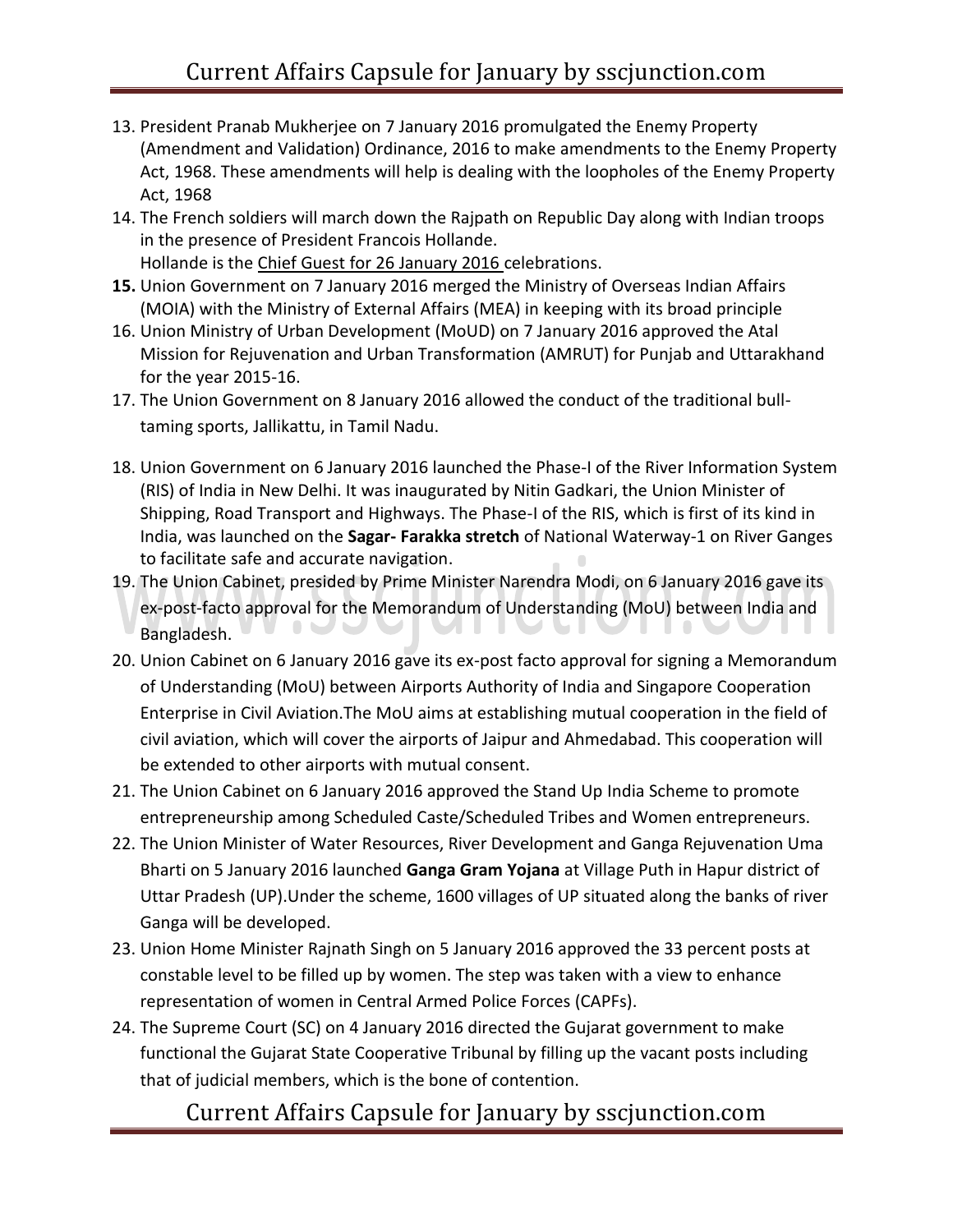- 25. The Union Government on 1 January 2016 signed a Financing Agreement of 50 million US dollars with the World Bank for Nai Manzil Scheme- Education and Skills Training for Minorities.
- 26. India celebrated 67th Republic day

#### **Key Highlights**

**-**The Parade was led by Lieutenant General Rajan Ravindran.

-Women officer's contingents of Indian Nay, Air Force and Coast Guard also participated as 2nd in command.

-For the first time in the history of Republic Day parade foreign contingent participated. It was 76-member contingent 35th Infantry Regiment of the French Army led by Lt Col Paul Bury.

-Army's dog squad from the Remount Veterinary Corps also took part in the parade after a gap of 26 years.

- 27. The Supreme Court (SC) on 29 January 2016 directed the Union Government to set up a committee to investigate the living conditions and salary structure of over 3 lakh nurses employed in private hospitals and nursing homes across the country.
- 28. Union Government announced 1st batch of 20 smart cities from 11 States and Delhi
- 29. The Legislative Department in the Ministry of Law & Justice on 28 January 2016 constituted an expert committee to review the Specific Relief Act, 1963. The committee will have five members besides the Chairman.
- 30. The Union Cabinet on 27 January 2016 approved increase in the Authorized Share Capital of the National Scheduled Castes Finance and Development Corporation (NSFDC). **About National Scheduled Castes Finance and Development Corporation (NSFDC)** It provides loans through its Channelizing Agencies at concessional interest rates for selfemployment & economic development activities to its target group.
- 31. Union government on 25 January 2016 approved fitting of roof top solar energy panels over 10000 houses belonging to Economically Weaker Sections in Tamil Nadu at a cost of 253 crore rupees.

#### **About Prime Minister's Awas Yojana (PMAY)(Urban):**

**-**Housing Scheme for All 2022 was renamed to Pradhan Mantri Awas Yojana (PMAY).

-This scheme was launched on 25th June 2015 by PM Narendra Modi

-People who will be benefited through this scheme will be homeless ones, poor urban people and belonging to EWS and LIG categories.

-The main beneficiaries of this latest housing for all scheme 2022 will be

- a) Women
- b) People belonging to Scheduled Casts(SC)
- c) People belonging to Scheduled tribes (ST)
- d) Economically weaker section (EWS)
- 32. International Solar Alliance headquartered in India with United Nations as Strategic Partner **About International Solar Alliance:**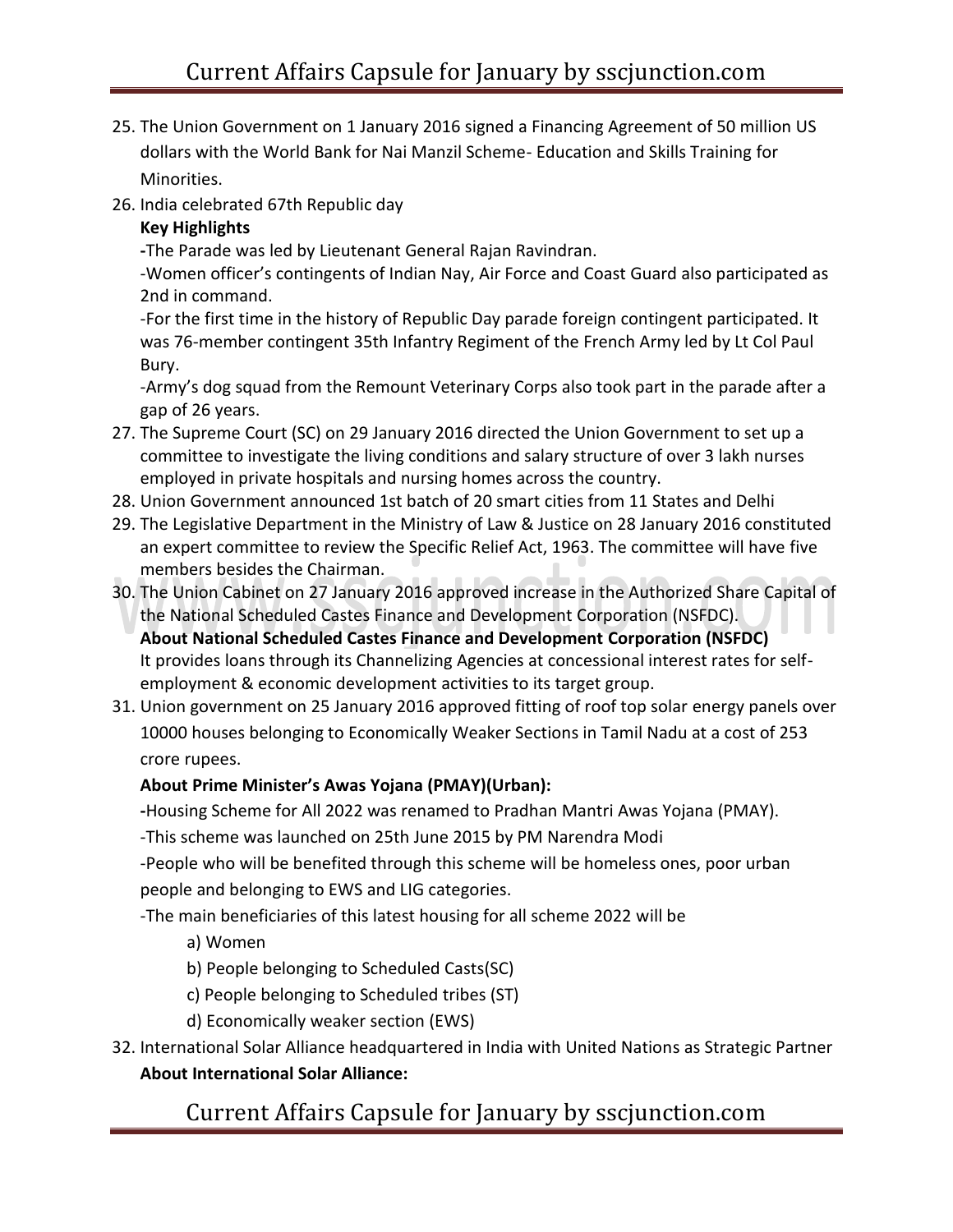**- It was jointly launched in Paris by India and France on 30 November 2015 during the United Nations climate change conference (COP21).**

**-** It develops innovative financial mechanisms to reduce cost of capital and builds a common knowledge e-Portal.

33. Indigenously-built surface-to-air Akash missile was successfully test fired from complex-3 of the Integrated Test Range (ITR) at Chandipuri in Odisha. Test: It was as part of a user trial mission in which 3 rounds of test were carried out by Indian Air Force (IAF) aiming at parabarrel targets.

# **International News**

- 1. French President Francois Hollande has declared a state of economic emergency to redefine France's economic and social model
- 2. United States (US) has removed a wide range of nuclear sanctions against Iran after it has meet its commitments to roll back its nuclear programme. These sanctions were lifted after International Atomic Energy Agency (IAEA) confirmed that Iran has met its commitments under the Joint Comprehensive Plan of Action (JCPA) or Vienna agreement with P5+1 countries signed in July 2015. So called P5+1 countries include the five permanent members of the UN Security Council (UNSC) viz. USA, Russia, China, UK, France and non- permanent member Germany.
- 3. Chinese scientists have developed a new bio-artificial liver from liver failure long enough for an organ transplant.that can help patients to survive
- 4. The World Tourism Organization (UNWTO) on 18 January 2016 released the World Tourism Barometer, which reviewed trends in tourism at the regional and global level for 2015 and enumerated prospects for 2016.
- 5. Taiwan elected Tsai Ing-wen as first female President
- 6. The World Health Organisation (WHO) on 14 January 2016 declared West Africa free from Ebola outbreak. The decision was taken by the WHO as all known chains of transmission have been stopped in Liberia, which was worst affected among all the nations in the region.
- 7. Nepal formed 4-member EPG to review agreements with India
- 8. The US Citizenship and Immigration Services (USCIS) on 12 January 2016 notified revised petition fees for H-1B and L-1 visas
- 9. Union Cabinet approved MoU between India and Maldives for co-operation in health sector
- 10. United States and Jordan on 11 January 2016 signed a Joint Action Plan (JAP) to improve efforts against nuclear and radiological smuggling. The partnership will help in enhancing the efforts to combat nuclear terrorism.

The JAP was signed by Secretary of State John Kerry and Jordan's Foreign Minister Nasser Judeh in Washington.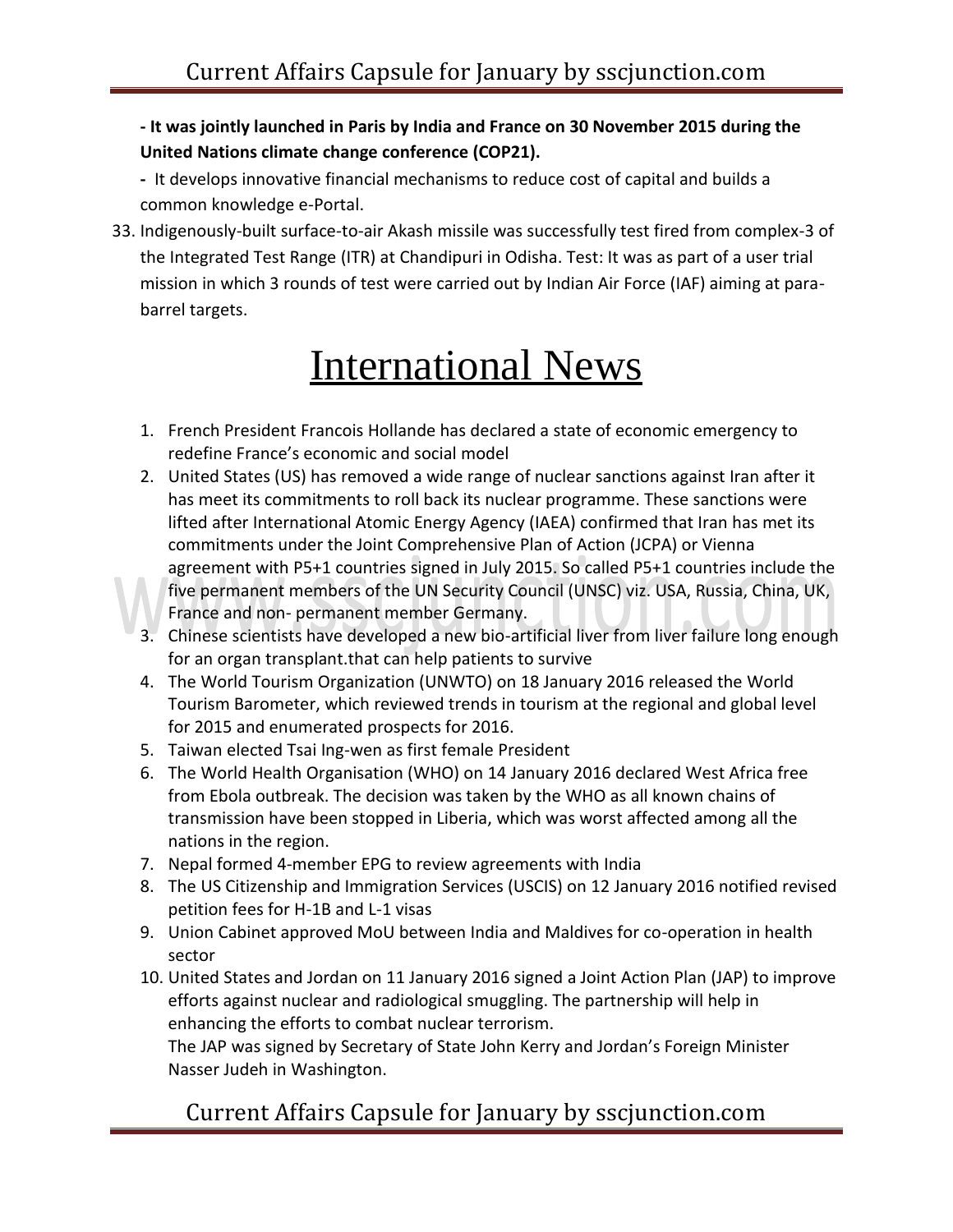- 11. Sri Lanka on 9 January 2016 began the process to formulate new constitution. In this regard, the Sri Lankan Prime Minister Ranil Wickremesinghe presented a resolution in the Parliament to set up a Constitutional Assembly.]
- 12. The 14th Pravasi Bharatiya Diwas (PBD) was held on 9 January 2016 in New Delhi. The event was inaugurated by the External Affairs Minister Sushma Swaraj and attended by Priti Patel, MoS for Employment, United Kingdom.
- 13. Nepal on 9 January 2016 was elected to the UNICEF executive board, representing the group of Asia-Pacific countries for the term 2016-2018
- 14. In order to protect children, Kenya on 8 January 2016 published new broadcast regulations that place strict limits on sexual content
- 15. South Korea's Parliament adopted a resolution denouncing DPRK's fourth nuclear test
- 16. To combat recruitment of Americans to extremist groups like the so-called Islamic State in Iraq and Syria (ISIS), US on 8 January 2016 introduced new initiatives. These initiatives aim at halting the extremist groups from radicalising and encourage violence online.
- 17. California declared state of emergency in Los Angeles after methane gas leak
- 18. US President Barack Obama on 4 January 2016 took executive action to unveil steps to reduce gun violence.
- 19. Sri Lanka and Pakistan on 5 January 2015 signed 8 Memorandums of Understanding (MoU) to enhance the cooperation between the two countries in several fields in Colombo.  $\Box$
- 20. India-Nepal Bus Service on 4 January 2016 resumed after a gap of 27 years.
- 21. The Union Cabinet on 30 December 2015 gave ex-post facto approval for signing of Memorandum of Understanding (MoU) among BRICS countries on BRICS Network University.
- 22. Saudi Arabia's Foreign Minister Adel al-Jubeir on 3 January 2016 announced that his country has broken off diplomatic ties with Iran.
- 23. Denmark Parliament approved law on seizing valuables from refugees
- 24. Marcelo Rebelo de Sousa on 24 January 2016 won the Presidential election of Portugal. Sousa, a centre-right Social Democrats candidate and a former journalist, won the election by securing 52 percent of votes.
- 25. India-France inked 16 pacts including chopper venture
- 26. Japan on 22 January 2016 lifted sanctions on Iran, falling in line with major world powers. The announcement was made by Japan's Chief Cabinet Secretary Yoshihide Suga.
- 27. 2016 NTI Nuclear Security Index released -The Index assessed global nuclear security conditions in 176 countries in two areas - the potential theft of weapons-usable nuclear materials and the potential sabotage of nuclear facilities.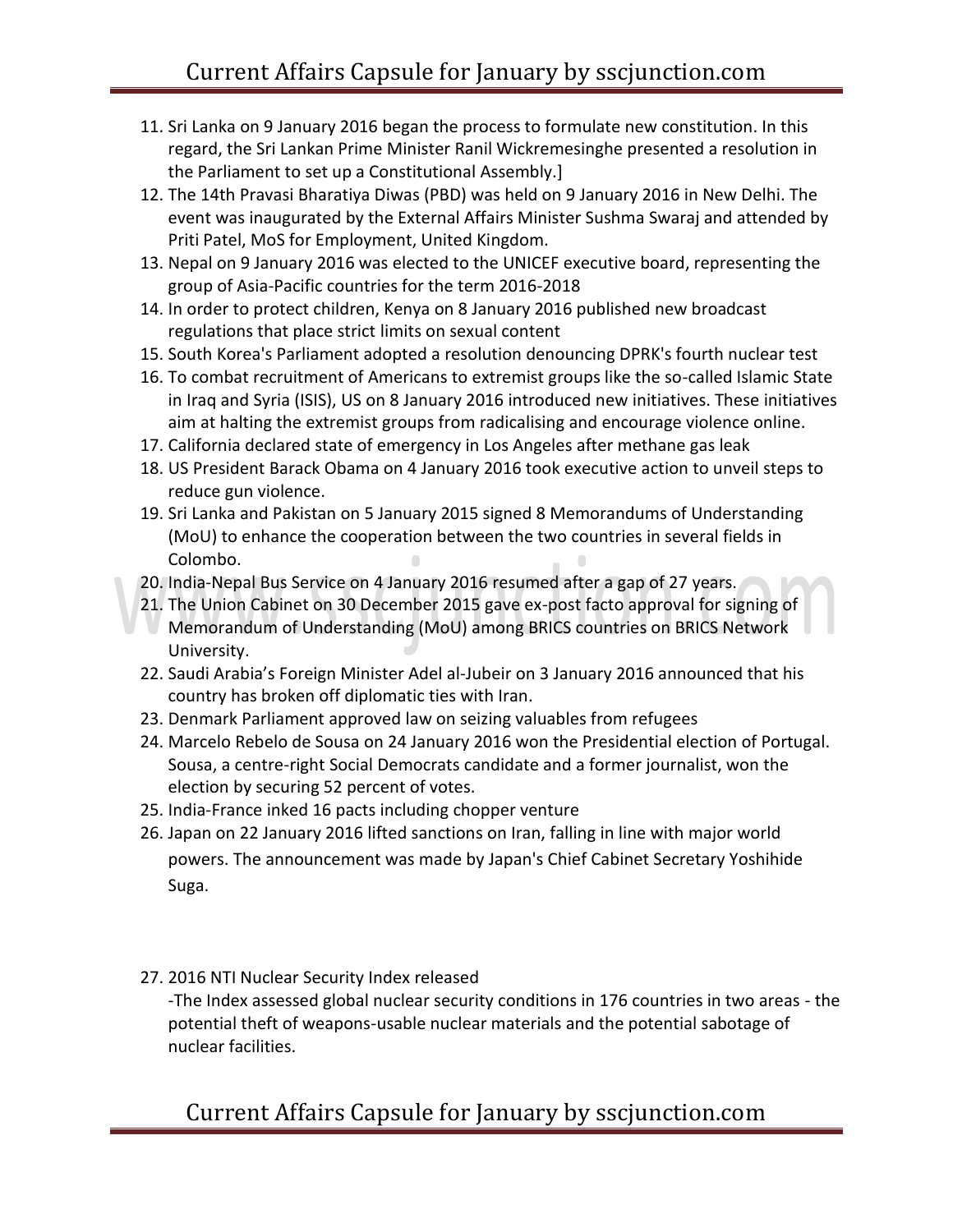- 28. Moldovan parliament on 20 January 2016 appointed Pavel Filip as the Prime Minister. He would be the third prime minister of Moldova in less than a year.
- 29. Cabinet of Somalia on 28 January 2016 agreed on Election Model outlined by the Mogadishu Declaration.
- 30. India and France on 24 January 2016 inked 16 agreements at the India-France Business Summit in Chandigarh. The Memorandum of Understanding (MoUs) covered a wide range of sectors like urban development, urban transport, water and waste treatment and solar energy.
- 31. Danish Parliament, Folketing, on 26 January 2016 voted on a proposal to confiscate asylum seekers' personal possessions in order to pay their upkeep.
- 32. Marcelo Rebelo de Sousa on 24 January 2016 won the Presidential election of Portugal. Sousa, a centre-right Social Democrats candidate and a former journalist, won the elecIndia and France on 25 January 2016 inked 14 Agreements/MoUs in Delhi. The agreements including MoU on purchase of 36 Rafale Aircrafts were signed during the State Visit of President Francois Hollande of France to India.
- 33. India and Armenia on 27 January 2016 signed a protocol to amend the India-Armenia Double Taxation Avoidance Convention.
- 34. Eritrea's Department of Religious Affairs in the fourth week of January 2016 issued a law that makes it mandatory for men of the nation to marry at least two wives. Failing to adhere by the orders will lead to life imprisonment with hard labour.
- 35. China, Iran signed 17 agreements to broaden bilateral cooperation
- 36. The United Nations Children's Fund (UNICEF) launched a 2.8 billion US dollar appeal to reach 43 million children in humanitarian emergencies worldwide on 26 January 2016.
- 37. 31 countries on 27 January 2016 signed the Multilateral Competent Authority Agreement (MCAA) to boost transparency in the functioning of multinational enterprises (MNEs) by allowing automatic exchange of Country-by-Country reports by tax administrators.
- 38. The International Monetary Fund (IMF) on 27 January 2016 implemented the longpending 2010 Quota and Governance Reforms
- 39. Iran and Airbus on 28 January 2016 signed two agreements covering new aircraft orders and a comprehensive civil aviation co-operation package. The agreement includes purchase of 118 new Airbus aircrafts.
- 40. Cabinet of Somalia on 28 January 2016 agreed on Election Model outlined by the Mogadishu Declaration.

# **Science and Technology**

1. National Aeronautics and Space Administration (NASA) has successfully launched the SpaceX Falcon 9 rocket carrying Jason-3 Ocean-monitoring satellite. It was launched from California's Vandenberg Air Force Base and the satellite has been successfully inserted it in the desired orbit.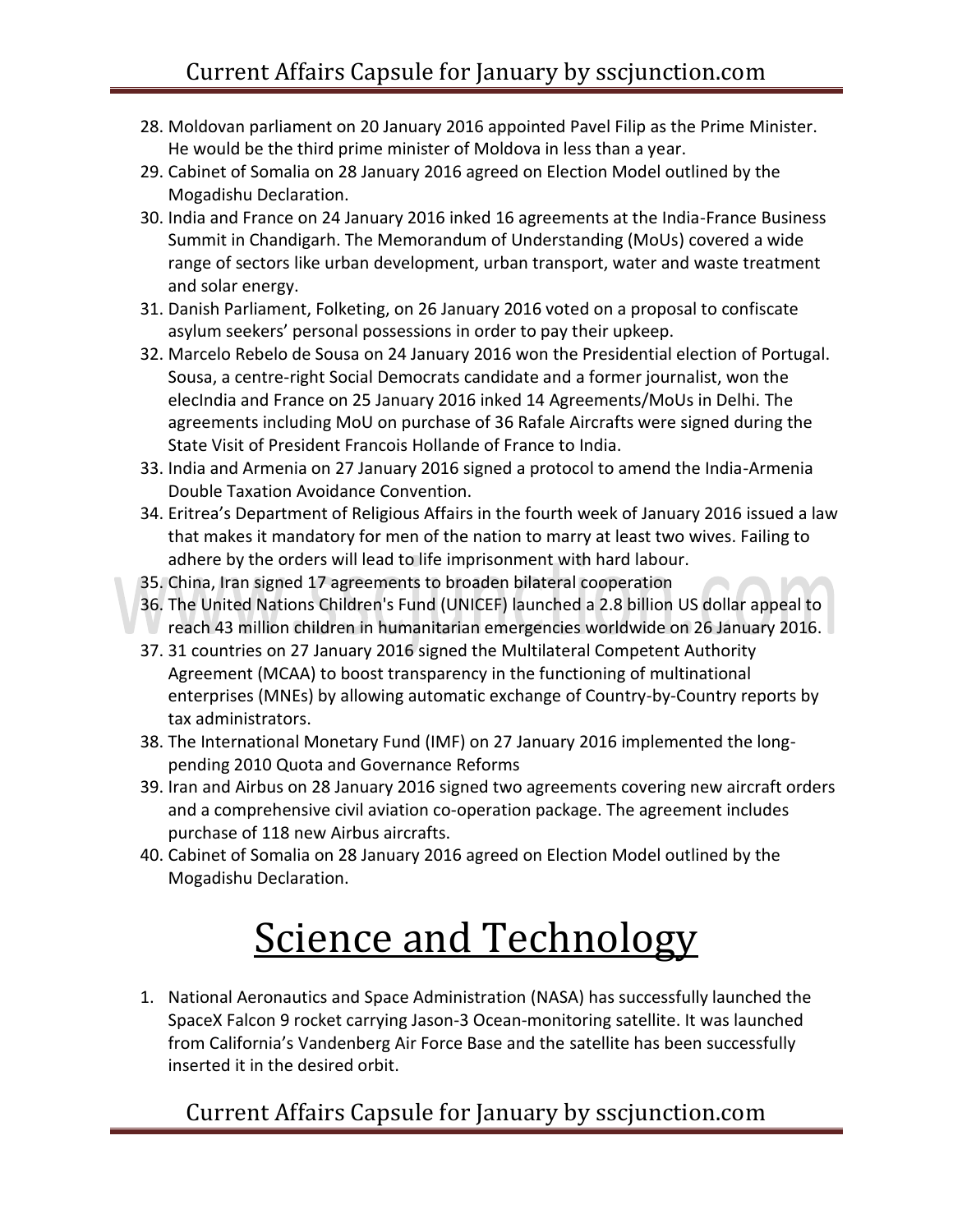- 2. Widest Planet System comprising of lonely planet 2MASS J2126 and its distant star TYC 9486-927-1 discovered
- 3. Intelsat, the commercial satellite giant, on 27 January 2016 announced that Inteslat 29e, the first of the Intelsat EpicNG high throughput satellites, was successfully launched. The satellites were launched from French Guiana aboard an Ariane 5 vehicle.
- 4. Indian Bureau of Mines (IBM) and National Remote Sensing Centre (NRSC) on 21 January 2016 signed Memorandum of Understanding (MoU) for monitoring mining activity through satellite technology. The MoU was signed by IBM Controller General R K Sinha and NRSC Director V K Dadhwal in the presence of joint secretary, Union Ministry of Mines, Subhash Chandra.
- 5. The Bombay Stock Exchange (BSE) on 18 January 2016 launched Algorithm Trading Test Environment (ATTE) service in partnership with Symphony Fintech Solutions Pvt Ltd.The BSE is Asia's oldest stock exchange and, at present, is the world's fastest stock exchange with a speed of 6 microseconds.
- 6. Konstantin Batygin and Michael E. Brown, the researchers at the California Institute of Technology claimed it as a possible ninth planet and their research papers were published in The Astronomical Journal on 20 January 2016 with the title 'Evidence for a distant Giant Planet in the Solar System.'
- 7. Japanese astronomers' team discovered the second largest black hole in Milky Way. They mapped high-velocity compact cloud called CO-0.40-0.22 with a mass 100000 times that of the Sun around 200 light years away from the centre of the Milky Way.
- 8. National Aeronautics and Space Administration (NASA) on 7 January 2016 announced that it had formalized its ongoing program for detecting and tracking near-Earth objects (NEOs) as the Planetary Defense Coordination Office (PDCO). Main functions of PDCO:

- It will supervise all NASA-funded projects to find and characterize asteroids and comets that pass near the orbit of the Earth around the sun.

- It will also issue notices of close passes and warnings of any detected potential threats, based on credible science data.

9. The Indian Space Research Organisation (ISRO) on 20 January 2016 successfully launched the Indian Regional Navigational Satellite System (IRNSS) 1-E satellite. The satellite will provide navigation, tracking and mapping services to the Indian sub continent.

The satellite is the fifth of the IRNSS constellation. It was launched from the Satish Dhawan Space Centre (SHAR), Sriharikota in Andhra Pradesh on-board the PSLV-C31.

- 10. A mosquito-borne virus called Zinka was in news in the third week of January 2016. It was found that the virus is spreading rapidly through the American continent. The first case was confirmed in Texas, USA in January 2016 when a traveler returning from Latin America.
- 11. The National Aeronautics and Space Administration (NASA) on 17 January 2016 launched the SpaceX Falcon 9 rocket from California's Vandenberg Air Force Base in the USA.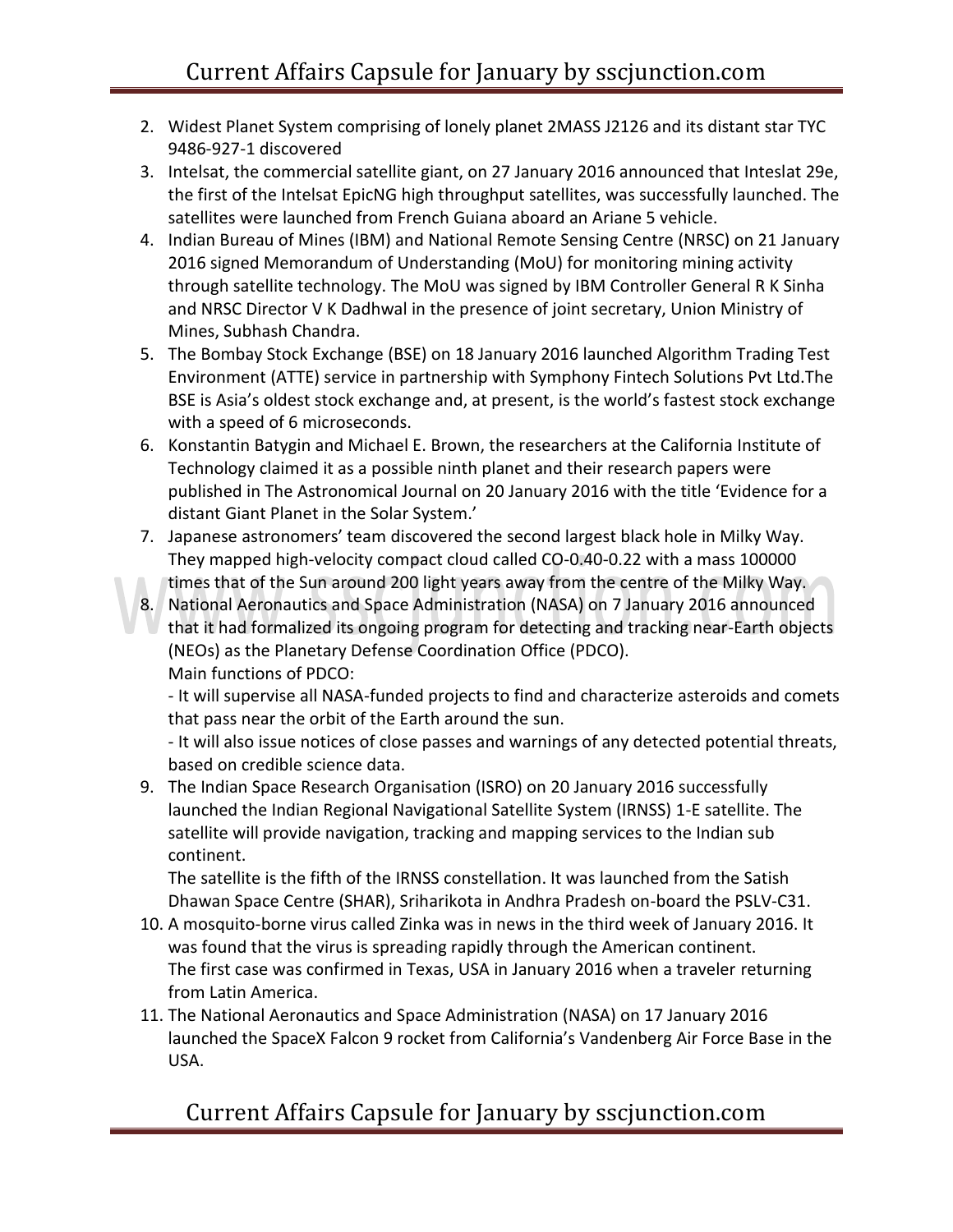- 12. National Highway Authority of India (NHAI) on 13 January 2016 signed Memorandum of Understanding (MoU) with National Remote Sensing Centre (NRSC) under Indian Space Research Organization (ISRO) and North East Centre for Technology Application and Research (NECTAR) to use spatial technology for monitoring and managing National Highways.
- 13. An international team of scientists led by Indian-American Sukanya Chakrabarti devised a new method, galactoseismology, to detect dwarf galaxies dominated by dark matter. The method also explains ripples on the outer disk of the galaxy.
- 14. Scientists at Central Institute for Research on Buffaloes (CIRB) in Hisar on 10 January 2016 claimed to have successfully produced a cloned buffalo offspring Cirb Gaurav. CIRB Director Dr. Inderjeet Singh stated that the scientists achieved the success on 11 December 2015.
- 15. The International Union of Pure and Applied Chemistry (IUPAC) on 30 December 2015 announced discovery and assignment of elements with atomic numbers 113, 115, 117 and 118. The decision was taken by the IUPAC as the four elements met the discovery of elements of the IUPAP/IUPAC Transfermium Working Group (TWG) 1991 Discovery Criteria.

## SPORTS

- World No. 22 Viktor Troicki from Serbia has won the 2016 WTA Apia International title of Tennis in the men's single category
- 2. Ronnie O'Sullivan on 17 January 2016 won his sixth Snooker Masters title after defeating Barry Hawkins 10-1 in the final at the Alexandra Palace in London
- 3. BCCI banned Ajit Chandila & Hiken Shah for involvement in 2013 IPL spot-fixing scandalAjit Chandila was banned for life, while Hiken Shah was banned for 5 years
- 4. Sahara Force India Academy racer Jehan Daruvala on 16 January 2016 won one of New Zealand's most prestigious events, the Lady Wigram Trophy.
- 5. Delhi Acers on 17 January 2016 emerged victorious over Mumbai Rockets by 4-3 in the summit clash to clinch the Premier Badminton League (PBL) title. The match was held at the Siri Fort Sports Complex in New Delhi.
- 6. Sania Mirza and her Swiss partner Martina Hingis on 15 January 2016 won the 2016 WTA Apia International Sydney title of Tennis in the women's doubles category in Sydney, Australia.
- 7. The Russian Tennis Federation on 14 January 2016 announced that former World No.1 tennis player Marat Safin joined the International Tennis Hall of Fame. The official ceremony to induct Safin has been scheduled for 16 July 2016.
- 8. Ronaldinho announced as Brand Ambassador of Nagjee International Club Football Tournament
- 9. The FIFA Emergency Committee on 9 January 2016 decided to dismiss Jerome Valcke from the position of FIFA Secretary General with immediate effect.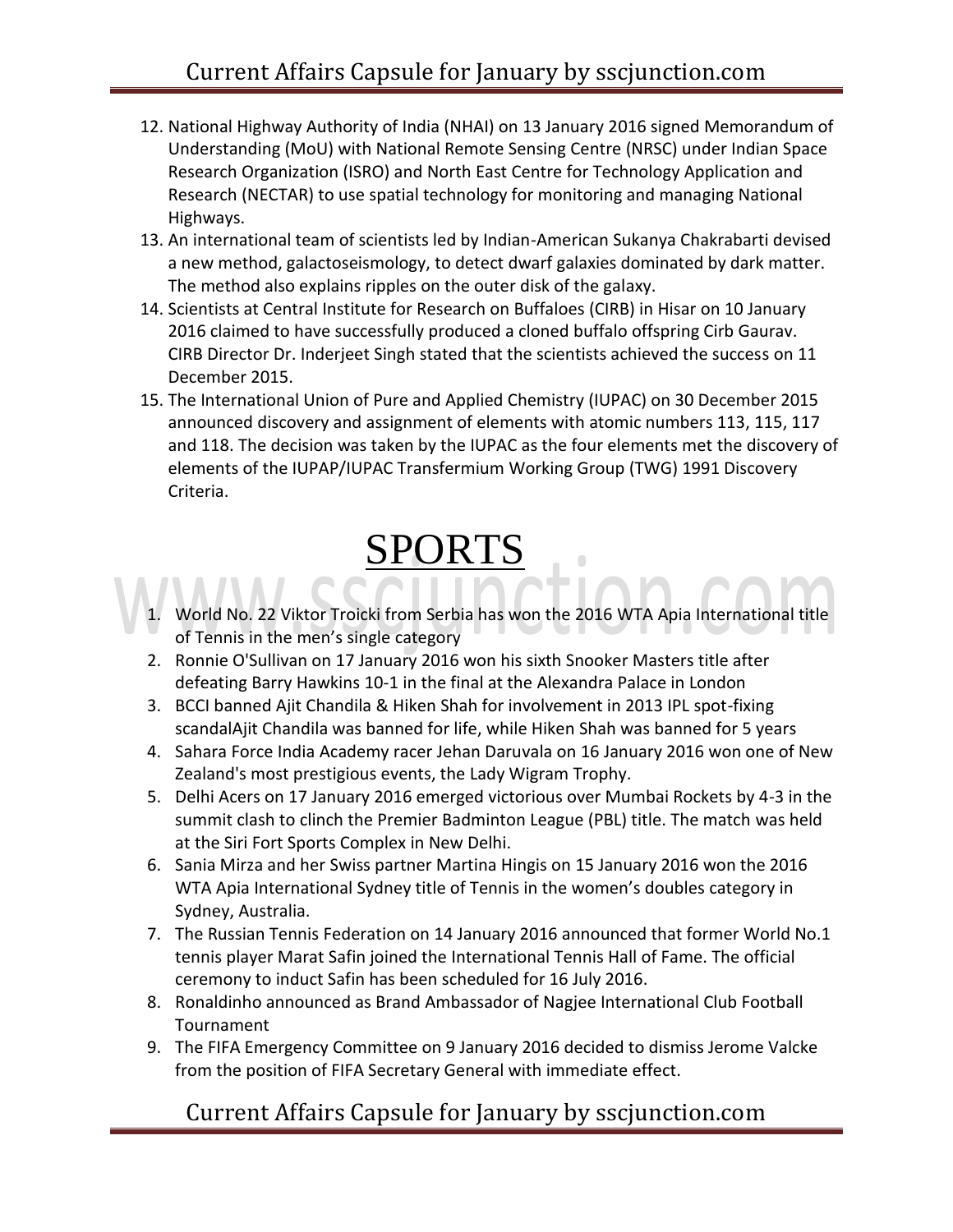- 10. Barcelona forward Lionel Messi on 11 January 2016 won the Ballon d'Or trophy for the world's best football player for the fifth time overall. In the 2014-15 season, Messi had played 61 games in which he scored 52 goals, and gave 26 assists.
- 11. Danish kayaker Rene Holten Poulsen on 9 January 2016 was named the Denmark's sportsperson of the year 2015.
- 12. Stanislas Wawrinka on 10 January 2016 won Chennai Open title. In the summit clash at the Nungambakkam tennis stadium of Chennai, he defeated Croatian Borna Coric 6-3, 7-5.
- 13. Oil and Natural Gas Corporation (ONGC) on 3 January 2015 won the 26th Lal Bahadur Shastri Hockey tournament.
- 14. Justice RM Lodha Committee on IPL spot fixing on 4 January 2015 submitted its report to the Supreme Court suggesting reforms in the Board of Control for Cricket in India (BCCI).
- 15. India won the 2015 SAFF championships
- 16. The Philippines' Miguel Tabuena on 7 January 2016 was voted as the Hilton Asian Tour Golfer of Month for December 2015.
- 17. Indian shooter Apurvi Chandela broke the world record on 5 January 2016 to grab a gold medal in the women's 10 metre air rifle event at the Swedish Cup Grand Prix.
- 18. South African Cricketer Hashim Amla on 6 January 2016 resigned as Test captain of South Africa. ODI Skipper AB de Villiers will take over as Captain for the remaining two Tests. AA.  $\bigcap$
- 19. Australia on 5 January 2016 withdrew from the Under-19 World Cup Tournament in Bangladesh. It pulled-out citing security reasons. **Bullet Communist Communist Communist Communist Communist Communist Communist Communist Communist Communist Communist Communist Communist Communist Communist Communist Com**
- 20. The Board of Control for Cricket in India (BCCI) on 5 January 2016 presented the ninth BCCI Awards 2014-15 at a ceremony held in Mumbai. The awards were presented by the BCCI president, Shashank Manohar.
- 21. Former Indian Wicket-Keeper Syed Kirmani was on 5 January 2016 awarded with the 2015 Col. CK Nayudu Lifetime Achievement Award. On the other hand, Test captain Virat Kohli bagged the Polly Umrigar Trophy for Cricketer of the Year in the BCCI awards.
- 22. 15-year-old Pranav Dhanawade of Mumbai on 5 January 2016 became first cricketer ever to score 1000 runs in an innings. With this he became the world's highest individual scorer in all forms of cricket.

Pranav, batting for KC Gandhi Higher Secondary School for over two-days, scored unbeaten 1009 runs in a match against Arya Gurukul in the Bhandari Cup inter-school tournament. The event was organised by the Mumbai Cricket Association (MCA).

- 23. World Number One tennis player Novak Djokovic from Serbia has won the 2016 Australian Open Title in the men's singles category for.
- 24. Ace Indian shuttler Kidambi Srikanth won the 2016 Syed Modi International Grand prix Gold Championship Title of Badminton in men's singles category. **Women's single Title**:

-Sayaka Sato (Japan) won the 2016 Syed Modi International Grand prix Gold Championship Title in women's singles category. In the final match, she defeated Sung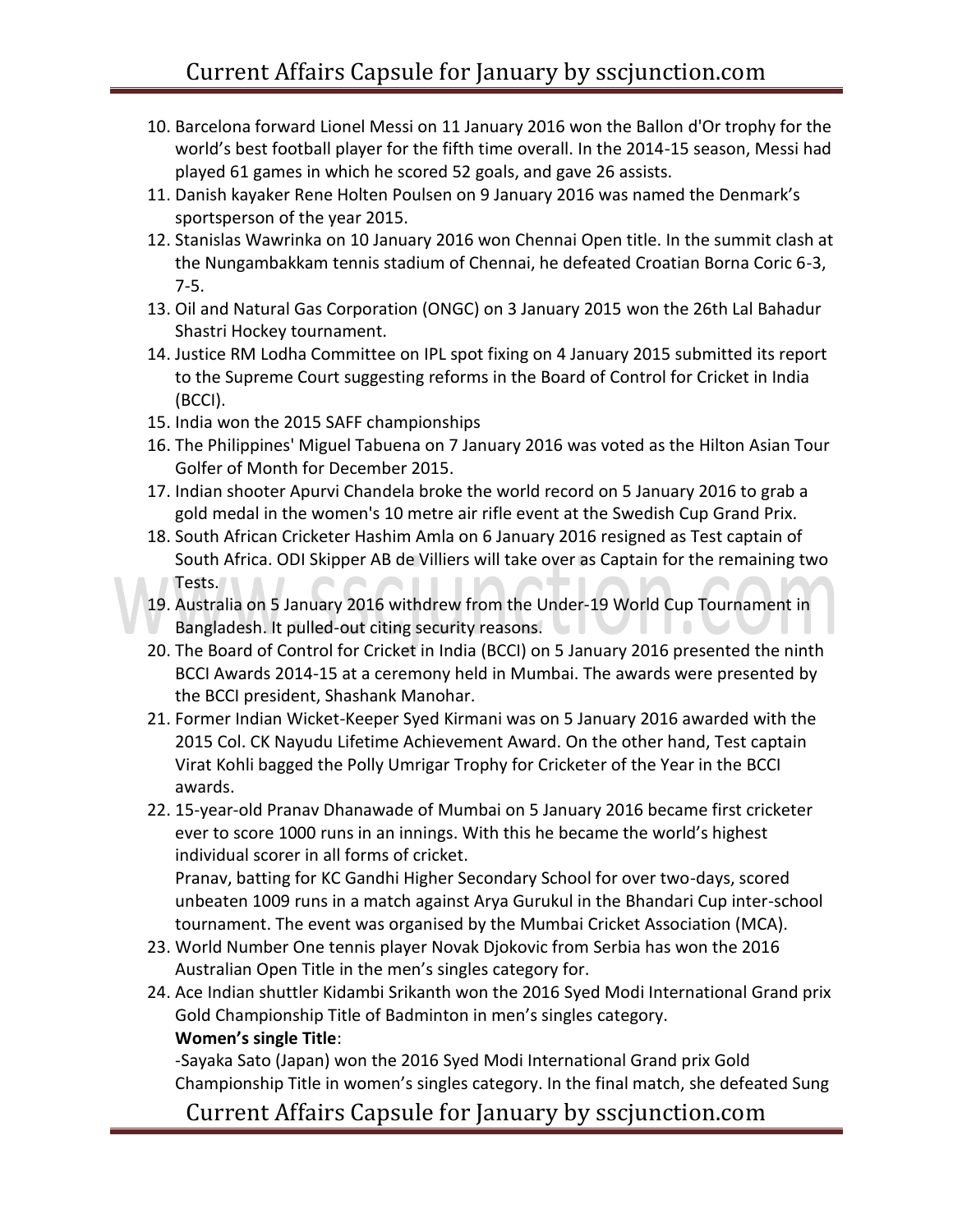Ji Hyun (South Korea) by 12-21, 21-18, 21-18 score.

#### **Men's Doubles Title:**

**-**Malaysian pair of Goh V Shem and Tan Wee Kiong won the 2016 Syed Modi International Grand prix Gold Championship Title in men's doubles category. They defeated Indian pair of Pranaav Jerry Chopra and Akshay Dewalkar by score of 14-21, 24-22, 21-8.

#### **Women's Doubles Title**:

-Indonesian pair Praveen Jordan and Deby Susanto won the 2016 Syed Modi International Grand prix Gold Championship Title in mixed doubles category. They defeated Thai pair Puavaranukroh Dechapol and Sapisree Tairattanchai by 23-25, 21- 09, 21-16 score.

25. Brazilian racing driver Pietro Fittipaldi has won the 2015 MRF Challenge Formula 2000 by winning two of the four races. The racing event was held at Madras Motor Racing Track in Sriperumbudur, Tamil Nadu.

**2015 MRF Challenge Formula 2000 Championship:** It was the 4th running edition of the MRF Challenge Formula 2000 Championship. It had started in October 2015 at Yas Marina Circuit, Abu Dhabi and the series comprised of total 14 races. This edition of event concluded in January 2016 at the Madras Motor Racing Track.

26. Angelique Kerber from Germany has won the 2016 Australian Open Title of Tennis in the women's singles category. It was her maiden Grand Slam Tennis title. In the final match played at Melbourne, Australia she defeated defending champion Serena Williams (World No. 1) in three sets 6-3, 3-6, 6-4 score. **MITVLI** 

#### **Men's Doubles:**

-Jamie Murray (United Kingdom) and Bruno Soares (Brazil) pair won the 2016 Australia 6Open in the men's doubles category.

-In the final match, they defeated Daniel Nestor (Daniel Nestor) and Radek Štěpánek (Czech Republic) pair by 2–6, 6–4, 7–5 score.

# Environment and Ecology

- 1. A team of scientists discovered a new bird species named Himalayan Forest Thrush in northeastern India and adjacent parts of China.
- 2. World Bank to fund 20 million US dollar for reconstructing Indira Gandhi Zoological Park
- 3. 2015 is Earth's warmest year since 1880: NOAA
- 4. Professor Sathyabhama Das Biju, popularly known as the frogman of India, and his team of researchers discovered a new genus of tree hole-breeding frogs in the forests of India's northeast and China.
- 5. 2015 is Earth's warmest year since 1880: NOAA
- 6. Union Ministry of Road Transport and Highways on 7 January 2016 decided to implement the Bharat Stage (BS) VI norms from 1 April 2020 to curb vehicular pollution.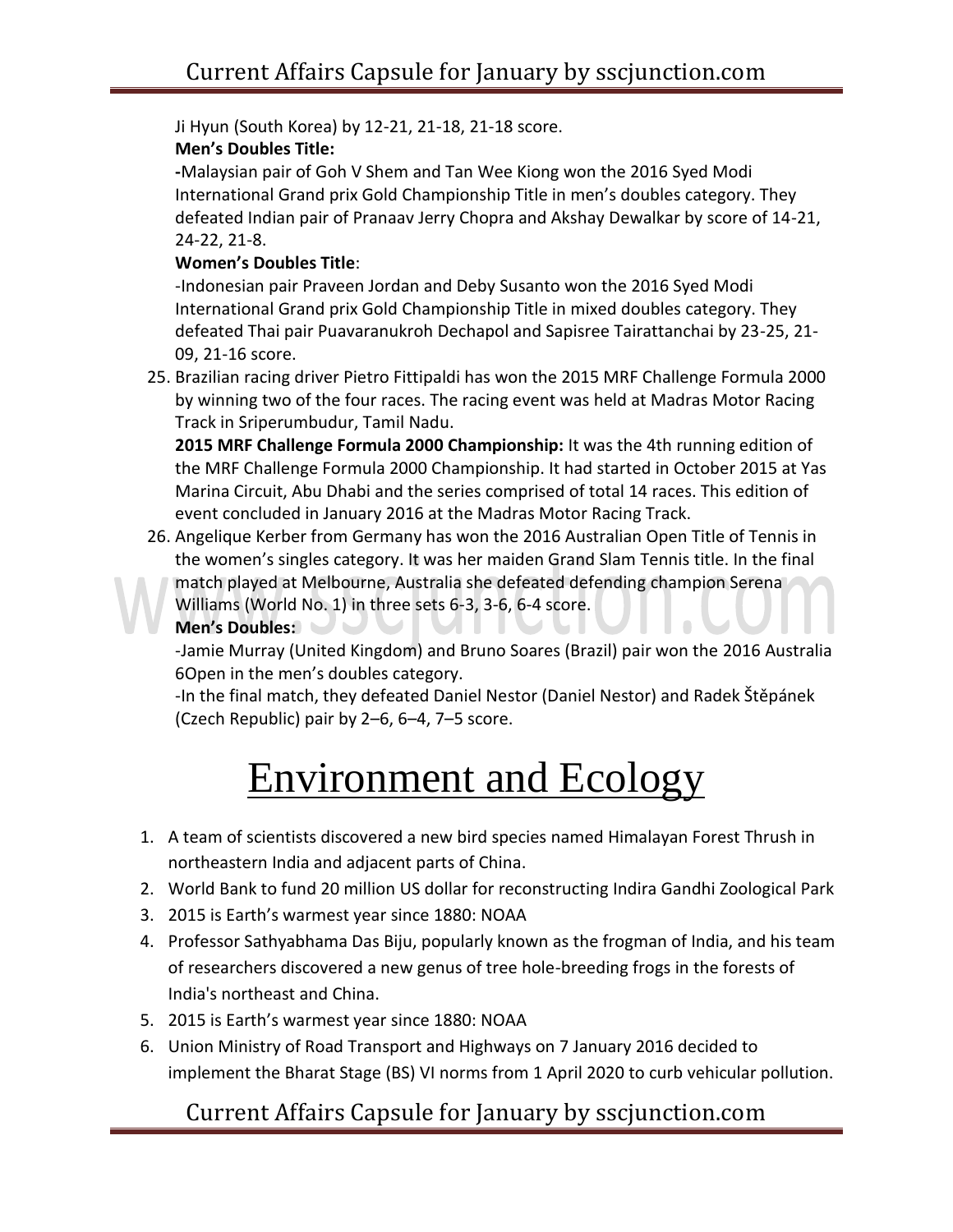### Retirements and Obituaries

- 1. Renowned **Kannada filmmaker and lyricist Geethapriya passed away** after a battle with throat cancer in Bengaluru, Karnataka. He was 84.
- 2. Former Sikkim Governor and senior Bharatiya Janata Party (BJP) leader Ventrapragada Rama Rao passed away in Hyderabad, Telangana following an illness. He was 81.
- 3. Noted filmmaker Anil Ganguly passed away in Mumbai, Maharashtra after a brief illness. He was 82.
- 4. Glenn Frey, a founding member and guitarist of the Eagles, one of the most popular and commercially successful artists of the 1970s, passed away on 18 January 2016 in New York, the USA. He was 67.
- 5. Eminent Tabla player Pandit Shankar Ghosh passed away on 22 January 2016 in Kolkata following a prolonged illness. He was 80.
- 6. American actor Abe Vigoda best known for roles in The Godfather and Barney Miller, a sitcom of 1970s passed away in New Jersey, US. He was 94.
- 7. Veteran British TV and radio presenter Sir Terry Wogan passed away in London after long battle with cancer. He was 77. In Britain, he was one of the most popular personalities on both radio and television for several decades and often described his profession as jobbing broadcaster.
- 8. Former Army Chief General Kotikalapudi Venkata Krishna Rao, passed away in New Delhi following a cardiac arrest at the military hospital. He was 92. He was the 14th Chief of the Army Staff of Indian Army and had played a key role in the 1971 Bangladesh Liberation War.

# List of Important Day in January

- 1. 9 January --- Parvasi Bhartiya Divas
- 2. 10 January --- World Hindi Day ,World Laughter Day
- 3. 12 January --- National Youth Day
- 4. 15 January--- 68th Army Day of India
- 5. 18 January--- National Immunization day(Polio)
- 6. 23 January --- Birth Anniversary Netaji Subhash Chandar Bose
- 7. 24 January--- National Girl Child Day
- 8. 25 January--- Indian Tourism Day
- 9. 26 January--- National Republic Day
- 10.28 January--- Birth Anniversary of Lala Lajpat Rai
- 11.30 January--- Death Anniversary of Mahatma Gandhi (Also Known as Martyr's Day or Sarvodaya Day)